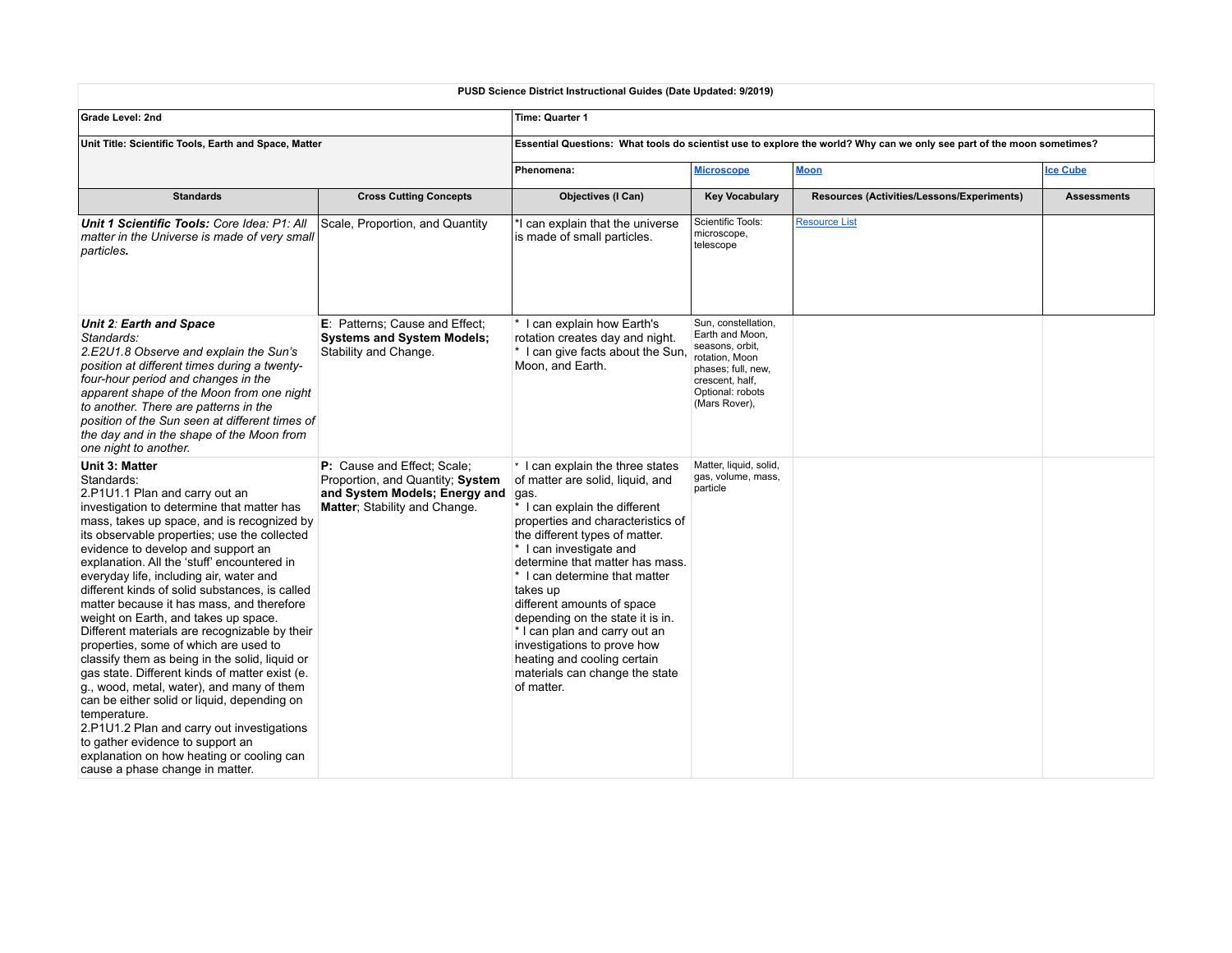| PUSD Science District Instructional Guides (Date Updated: 9/2019)                                                                                                                                                                                                                                                                                                                                |                                                                                                                                                                                                                                                                                               |                                                                                                                                                                                         |                                                                                                     |                                            |                    |  |  |
|--------------------------------------------------------------------------------------------------------------------------------------------------------------------------------------------------------------------------------------------------------------------------------------------------------------------------------------------------------------------------------------------------|-----------------------------------------------------------------------------------------------------------------------------------------------------------------------------------------------------------------------------------------------------------------------------------------------|-----------------------------------------------------------------------------------------------------------------------------------------------------------------------------------------|-----------------------------------------------------------------------------------------------------|--------------------------------------------|--------------------|--|--|
| <b>Grade Level: 2nd</b>                                                                                                                                                                                                                                                                                                                                                                          |                                                                                                                                                                                                                                                                                               | <b>Time: Quarter 2</b>                                                                                                                                                                  |                                                                                                     |                                            |                    |  |  |
| Unit Title: Plant and Water Cycle                                                                                                                                                                                                                                                                                                                                                                |                                                                                                                                                                                                                                                                                               | Essential Questions: How do seeds become plants? What do plants need to survive? Where do clouds come from?                                                                             |                                                                                                     |                                            |                    |  |  |
|                                                                                                                                                                                                                                                                                                                                                                                                  |                                                                                                                                                                                                                                                                                               | Phenomena:                                                                                                                                                                              | <b>Seeds</b>                                                                                        | <b>Clouds</b>                              |                    |  |  |
| <b>Standards</b>                                                                                                                                                                                                                                                                                                                                                                                 | <b>Cross Cutting Concepts</b>                                                                                                                                                                                                                                                                 | <b>Objectives (I Can)</b>                                                                                                                                                               | <b>Key Vocabulary</b>                                                                               | Resources (Activities/Lessons/Experiments) | <b>Assessments</b> |  |  |
| Unit 1 Plant Life Cycle<br>Standards:<br>L2: Organisms require a supply of energy<br>and materials for which they often depend<br>on, or compete with, other organisms.<br>2.L2U1.9 Obtain, analyze, and<br>communicate evidence that                                                                                                                                                            | L: Cause and Effect; System and<br>System Models; Energy and<br>Matter; Structure and Function;<br>Stability and Change.                                                                                                                                                                      | I can understand that all living<br>things need<br>food as their source of energy,<br>las well as air.<br>water, and certain temperature<br>conditions.<br>I can understand that plants | *Plant life cycle:<br>seed, seedling, plant.<br>Plant needs: sun,<br>water, air<br>temperature etc. | <b>Resource List</b>                       |                    |  |  |
| Unit 2 Water Cycle<br><b>Standards</b><br>2.E1U2.6 Analyze patterns in weather<br>conditions of various regions of the world<br>and design, test, and refine solutions to<br>protect humans from severe weather<br>conditions.<br>2.P1U1.2 Plan and carry out investigations<br>to gather evidence to support an<br>explanation on how heating or cooling can<br>cause a phase change in matter. | E: Patterns, Cause and Effect;<br>Scale; Proportion and Quanity;<br><b>Systems and System Models;</b><br>stability and change.<br>P: Patterns, Cause and Effect;<br>Scale; Proportion and Quanity;<br><b>Systems and System Models;</b><br><b>Energy and Matter; stability and</b><br>change. | *I can plan and carry out an<br>investigations to<br>prove how heating and cooling<br>certain<br>materials can change the state<br>of matter.                                           | Water cycle:<br>Percipitation,<br>Evaporation,<br>Condensation                                      |                                            |                    |  |  |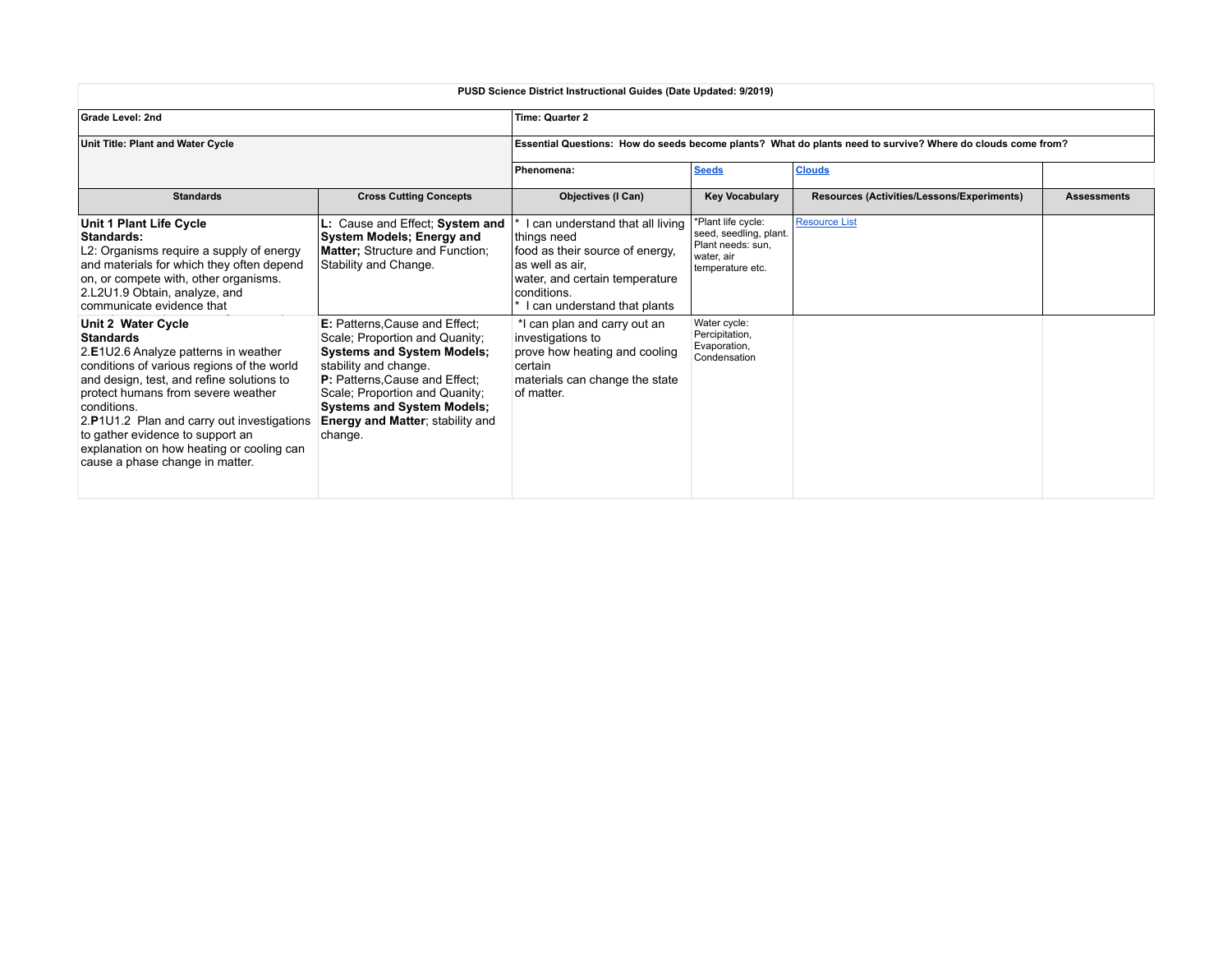| PUSD Science District Instructional Guides (Date Updated: 9/2019)                                                                                                                                                                                                                                                                                                                                                                                                                                                                    |                                                                                                                                                            |                                                                                                                                                                                                                                                                                                                                                                                                                                                                              |                                                                                                              |                                            |                    |  |  |
|--------------------------------------------------------------------------------------------------------------------------------------------------------------------------------------------------------------------------------------------------------------------------------------------------------------------------------------------------------------------------------------------------------------------------------------------------------------------------------------------------------------------------------------|------------------------------------------------------------------------------------------------------------------------------------------------------------|------------------------------------------------------------------------------------------------------------------------------------------------------------------------------------------------------------------------------------------------------------------------------------------------------------------------------------------------------------------------------------------------------------------------------------------------------------------------------|--------------------------------------------------------------------------------------------------------------|--------------------------------------------|--------------------|--|--|
| <b>Grade Level: 2nd</b>                                                                                                                                                                                                                                                                                                                                                                                                                                                                                                              |                                                                                                                                                            | Time: Quarter 3                                                                                                                                                                                                                                                                                                                                                                                                                                                              |                                                                                                              |                                            |                    |  |  |
| Unit Title: Clouds, Weather, Weathering and Erosion                                                                                                                                                                                                                                                                                                                                                                                                                                                                                  |                                                                                                                                                            | Essential Questions: Why do clouds look so different?<br>Why does weather scare us and how can we stay safe? What forms canyons?                                                                                                                                                                                                                                                                                                                                             |                                                                                                              |                                            |                    |  |  |
|                                                                                                                                                                                                                                                                                                                                                                                                                                                                                                                                      |                                                                                                                                                            | Phenomena:                                                                                                                                                                                                                                                                                                                                                                                                                                                                   | <b>Seeds</b>                                                                                                 | <b>Clouds</b>                              | <b>Canyons</b>     |  |  |
| <b>Standards</b>                                                                                                                                                                                                                                                                                                                                                                                                                                                                                                                     | <b>Cross Cutting Concepts</b>                                                                                                                              | Objectives (I Can)                                                                                                                                                                                                                                                                                                                                                                                                                                                           | <b>Key Vocabulary</b>                                                                                        | Resources (Activities/Lessons/Experiments) | <b>Assessments</b> |  |  |
| <b>Unit 1 Clouds</b><br>Standards:<br>2.E1U1.5 Develop and use models to<br>represent that water can exist<br>in different states and is found in oceans.<br>glaciers, lakes,<br>rivers, ponds, and the atmosphere.                                                                                                                                                                                                                                                                                                                  | E: Patterns: Cause and Effect:<br>Scale, Proportion, and Quanity;<br><b>Systems and System Models;</b><br>Stability and Change.                            | *I can understand that water is<br>found in<br>oceans, rivers, lakes, and<br>ponds.                                                                                                                                                                                                                                                                                                                                                                                          | Clouds: cirrus,<br>cumulus, stratus,<br>cumulonimbus,<br>atmosphere,<br>glacier, ocean,<br>lake, river, pond | <b>Resource List</b>                       |                    |  |  |
| <b>Unit 2: Weather</b><br>Standards: 2.E1U2.6 Analyze patterns in<br>weather conditions of various regions<br>of the world and design, test, and refine<br>solutions to<br>protect humans from severe weather<br>conditions.                                                                                                                                                                                                                                                                                                         | E: Patterns; Cause and Effect;<br>Scale, Proportion, and Quantity;<br><b>System and System Models;</b><br>Structure and Function; Stability<br>and Change. | * I can analyze patterns in<br>weather over<br>different geographic locations.<br>* I can describe and record the<br>weather.<br>* I can measure weather<br>conditions using<br>certain tools provided.<br>* I can explain how severe<br>weather conditions<br>can be detrimental to humans.<br>* I can understand the different<br>properties of<br>natural disasters and how they<br>occur.<br>* I can explain steps to take in<br>order to survive<br>a natural disaster. | Weather:<br>precipitation,<br>condensation,<br>evaporation,                                                  |                                            |                    |  |  |
| Unit 3: Weathering and Erosion<br>Standards: E1: The composition of the<br>Earth and its atmosphere and the natural<br>and human processes occurring within<br>them shape the Earth's surface and its<br>climate.<br>2.E1U1.4 Observe and investigate<br>how wind and water change the shape<br>of the land resulting in a variety of<br>landforms.<br>2.E1U1.5 Develop and use models to<br>represent that water can exist in<br>different states and is found in oceans.<br>glaciers, lakes, rivers, ponds, and the<br>atmosphere. | <b>E:</b> Patterns: Cause and Effect:<br>Scale, Proportion, and Quanity;<br><b>Systems and System Models;</b><br>Stability and Change.                     | *I can describe the properties of Weathering and<br>the different<br>landforms.<br>* I can explain how water can<br>change the<br>shape of land.                                                                                                                                                                                                                                                                                                                             | Erosion: sediment<br>(weathering<br>breaks, erosion<br>takes it)<br>Landforms                                |                                            |                    |  |  |